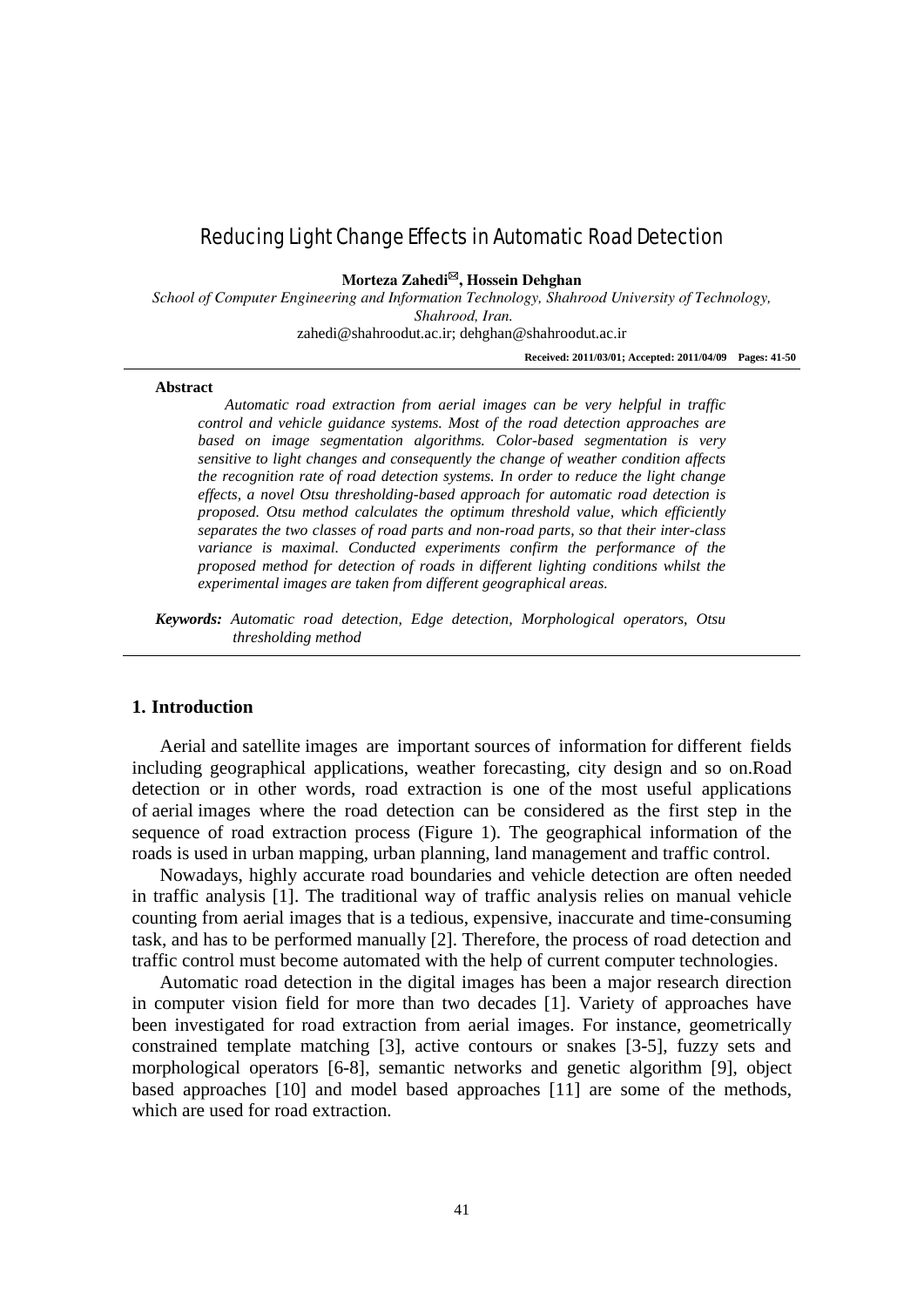An investigation in the road detection research reports, like [2] and [12-19] shows that most of the road detection methods make some assumptions about the characteristics of the road, i.e.:

- roads are elongated,
- road surfaces are usually uniform and homogeneous,
- and there is enough contrast between a road and its neighboring areas.

According to the introduced assumptions, image segmentation is an essential issue in road detection [7], [20] as it is used in the different fields of computer vision such as object detection and object navigation [21] [22]. In the literature, a large number of algorithms for image segmentation have been proposed. Some examples of the approaches for image segmentation include employing thresholding techniques, region growing, split and merge algorithms, watersheds and Markov random field-based models.

Most of the reported studies for road detection employ the color-based features in order to segment the road parts. For instance, [23] uses a back-propagation neural network algorithm for road detection from satellite images for the classification process and classifies each pixel into road and background classes. His work is based on using spectral information by moving a  $3\times3$  window around each pixel, which is extracted as nine red, nine green and nine blue values, after normalizing the RGB values between 0 and 1 for forming input parameters. In addition to previous work, [24] uses RGB color of each pixel as a neural network input feature vector. The work done in [20] uses colorbased features for road detection. Instead of other geometry constrains, an adaptive fuzzy decision is also introduced as the clustering method to detect a road in a more effective way.

The disadvantages of color assumptions used in road detection ([8][10][20][24]) and threshold-based segmentations are:

- lack of validation samples for color detection threshold,
- some assumptions are pre-defined and fixed such as color thresholding whereas image road features vary considerably,
- road surfaces are built from various materials that cause change in road color,
- road surfaces may not have enough contrast with neighboring areas due to the road texture and also lighting conditions which depends strongly on weather conditions,
- and different weather conditions, change of lighting conditions and different road textures change the roads color (used in [8][10] [20][24]), so these decrease the accuracy of road detection systems.

In this paper, we investigate a new road detection method based on Otsu thresholding to resolve the discussed problems. The method has a low process runtime, which is able to detect a road in different lighting conditions. The main contribution of the paper is employing Otsu thresholding method in order to segment the road part by an optimum threshold value. The basic idea of Otsu automatic thresholding is to automatically select an optimal gray-level threshold value for separating objects of interest in an image from the background based on their gray-level distribution. According to the characteristics of the Otsu thresholding, it is expected that the experimental results of the proposed method can show that it can work with a low runtime overhead and with an acceptable recognition rate in different lighting conditions.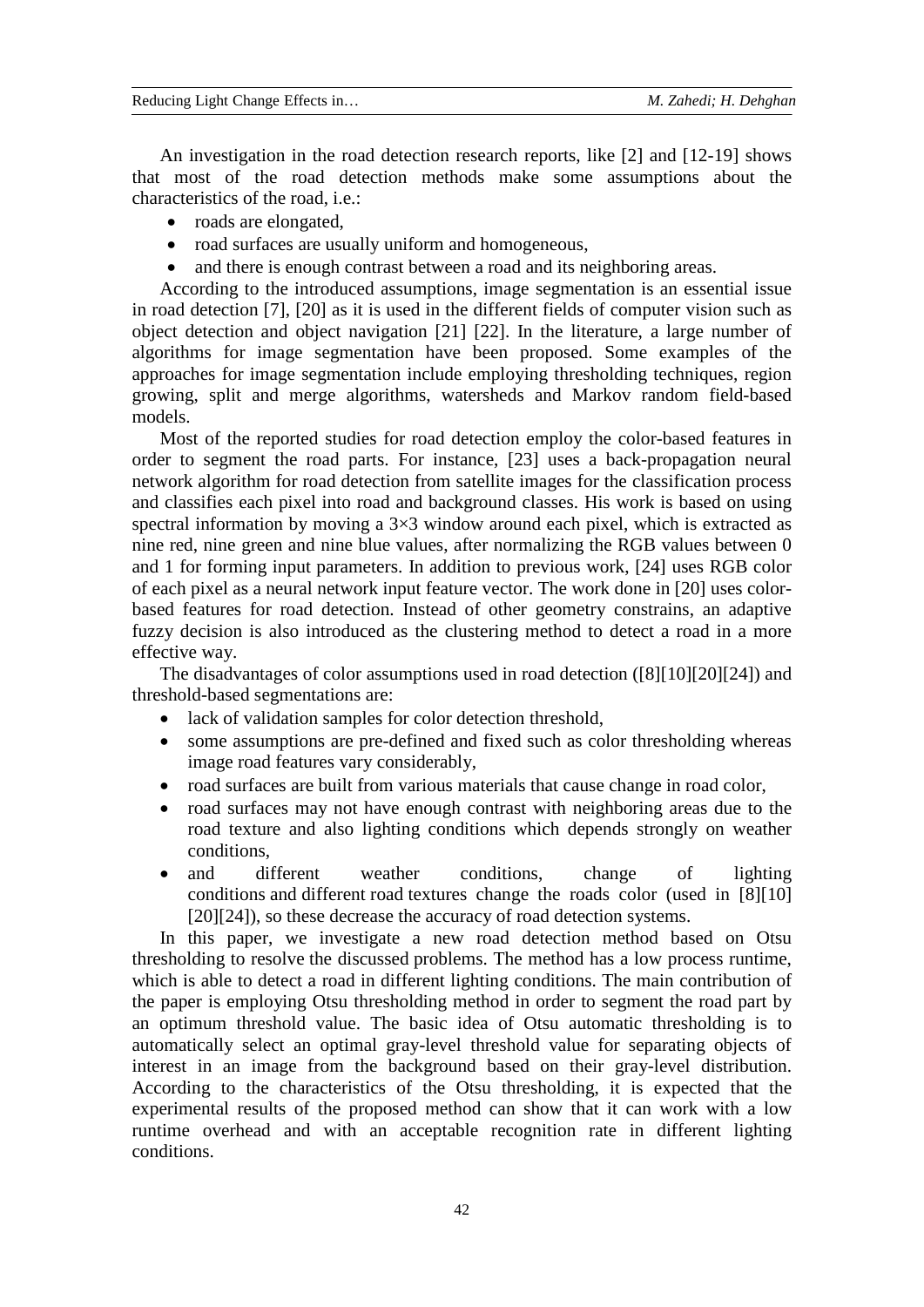#### **2. Proposed Method**

In this paper, a new automatic road detection approach is presented. The method is applied to a set of high-resolution aerial images. Due to the unique characteristics of the aerial images that are taken in different areas with variation of lighting, the approach contains a sequence of image processing and machine vision techniques. First, for enhancing edges and smoothing non-edge pixels, a nonlinear filter is employed as a preprocessing step. Then an Otsu thresholding method is used to distinguish the road and the surrounding area by finding the optimum threshold value. After finding the approximate area of the road, edges are detected using Canny edge detector and then the segmentation result is improved by using morphological operations. Finally, the road boundaries are detected by using the edges length and a heuristic operator. This section is continued by describing the proposed algorithm steps.

## *2.1 Removing image inequality*

In first step, a nonlinear filter is employed to modify image surface roughness by removing roughness in non-edge parts while keeping edges in road parts. First, eight derivatives of each pixel is calculated in all directions for combining and adding to the pixel value. Figure 2 shows the pixel at (n, m) and its eight neighbors. Equation (1) computes the derivative of pixel neighbors. In this equation, *<sup>i</sup> I* represents the gray level of i*th* neighbors of the pixel at (n, m). After calculating derivatives in all directions, these values are multiplied by the coefficient  $\delta$  and are added to the pixel value (equation (2)). As shown in equation (2), the proposed filter includes three parameters (K,  $\alpha$  and δ). In this study, the values of these parameters are considered 0.02, 2.5 and 1.25 respectively based on empirical experiments.

$$
\delta_i = I_i - I(n, m) \tag{1}
$$

$$
I(n,m) = I(n,m) + \delta\left\{\frac{\delta_1}{1 + \left|\frac{\delta_1}{K}\right|^\alpha} + \ldots + \frac{\delta_8}{1 + \left|\frac{\delta_8}{K}\right|^\alpha}\right\}
$$
(2)

As mentioned above, the filter removes non-edge surface roughness while keeping the real edges in the road segments. Based on discussed equations, if derived value in the edge pixel is larger than parameter K, then the absolute operand is greater than one.When a large value is assigned to  $\delta$ <sup>a</sup> *K*  $\frac{1}{5}$ , it can change only a little of an edge pixel intensity value. Therefore, the filter has no effect on the edge pixels. On the other hand, as the absolute value of  $\delta$ <sup>a</sup> *K*  $\frac{1}{\epsilon}$  is smaller than one for non-edge pixels, it can be ignored. Thus, equation (2) in limit case is a Laplace filter for non-edge pixels and acts as a smoothing filter for edge pixels. In addition, this nonlinear filter can be applied on the image for more times. Figure 3 shows what happens in the edge and non-edge areas, when the filter is employed on an image more than once. The images obtained after each iteration are displayed in Figure 3.

As Figure 3a shows, non-road areas that are essential for this project are quite nonuniform and in some parts the non-road area intensity is the same as the road. Thus,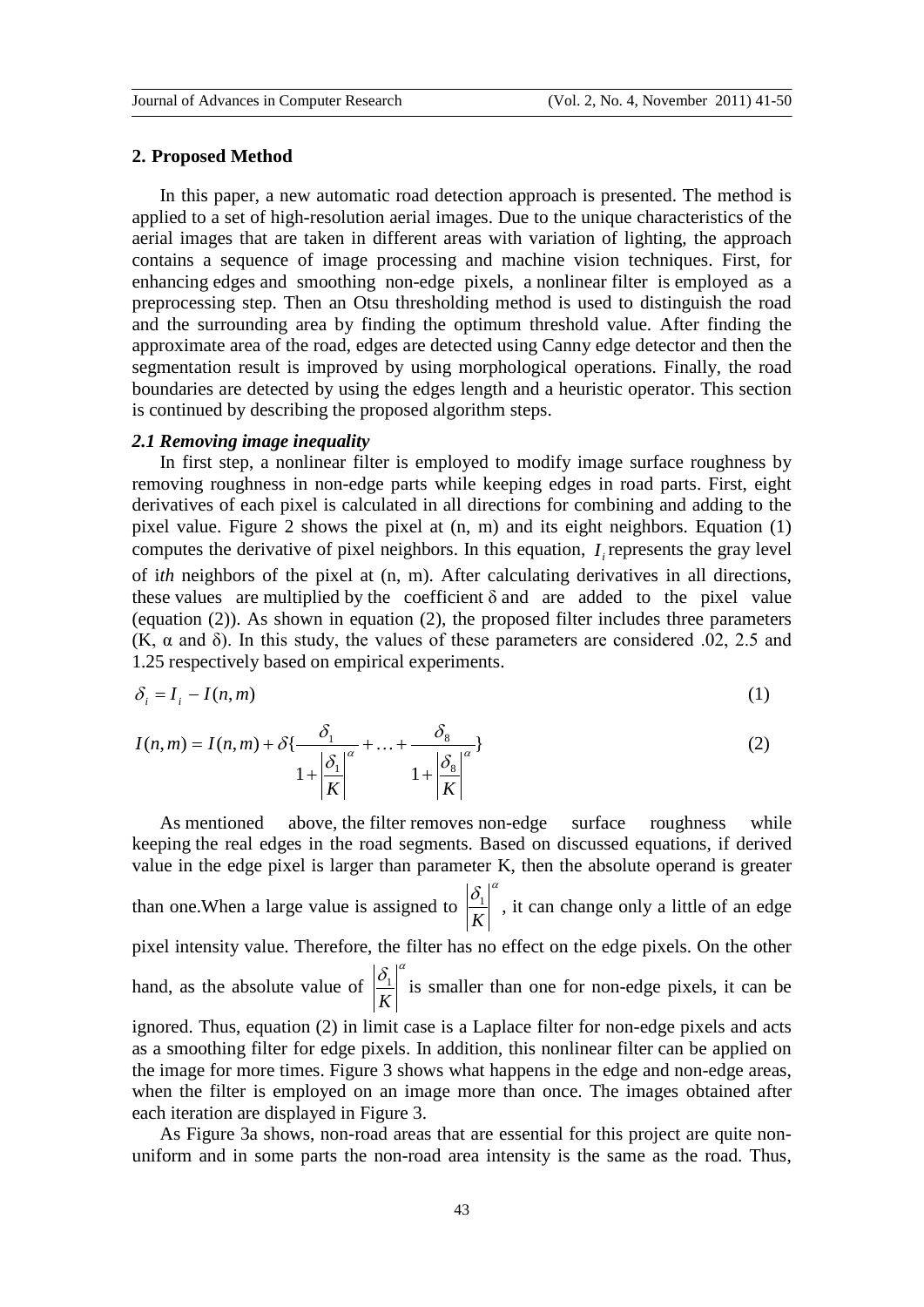transformation is needed for converting these regions to uniform regions. It is not possible to use a smoothing transformation because it causes loss of road edges that are useful for this application. Figure 3b shows that this filter can smooth the non-edge surfaces by a little.By repeating the filter on the image, in Figure 3c and 3d, smoothness of non-edge pixels is more evident.

#### *2.2 Image segmentation and improvement*

Image intensity-based machine vision approaches are the most common methods to find the probable areas of road from aerial images [1]. The luminance of road pixels is usually close to the others, so it is possible to find an appropriate threshold value and segment the road in aerial images.The parameters and threshold value used in each method are selected experimentally, which are sensitive to image acquisition conditions and lighting of the area when the images are taken.

In this paper, in order to separate the road region from the background automatically, we apply Otsu [25] method to the aerial images. In other words, Otsu's method is used to perform histogram-based image thresholding automatically, that assumes that the image to be verged contains two classes of pixels by using a bimodal histogram.

This method calculates the optimum threshold value that efficiently separates these two classes, so that their inter-class variance is maximal [26]. The advantage of the proposed method comparing to the similar approaches is the low sensitivity of the method to light changes, so that it yields the same segmentation area in different lighting condition.

Figure 4a and 4b show two example images verged by Otsu method. After segmentation using Otsu method, a morphological operator is used to improve the segmentation areas (see figure 4c and 4d).

## *2.3 Edge detection*

Edges occurring in a digital image provide important information about the objects existing in the image. In other words, edges are the boundaries between the image objects and also the boundaries between an object and its background in the image. A pixel is classified as an edge pixel when the magnitude of the derivative of the image intensity function is relatively higher than the same function value at the neighborhood of that pixel [27].

A number of methods for edge detection are available in the literature such as Sobel, Prewitt, Canny, Susan, Laplacian, Gaussian and Kirsch detectors [28][29]. The Sobel, Prewitt and Kirsch detectors are simple for implementation but they are usually highly sensitive to noise and are consequently inaccurate. In order to reduce the undesirable negative effects of noise, the Gaussian edge detectors try to smooth the image before performing edge detection [28]. The Canny detector, which is a Gaussian edge detector, is one of the most popular edge detectors in the literature.

After segmenting the aerial image using Otsu thresholding method, Canny edge detector is used to detect image edges. Figure 5 shows the output images after applying the Canny edge detector on images in Figure 4c and Figure 4d. As one can see in Figure 5, the results of the edge detection operator are very precise. After finding probable edge of the road, a heuristic operator is employed to remove non-road edges.As the roads are elongated in aerial images, the number of pixels associated with the non-road edges is low. Therefore, removing the edges which are with the number of pixels less than a defined threshold is a good heuristic operator.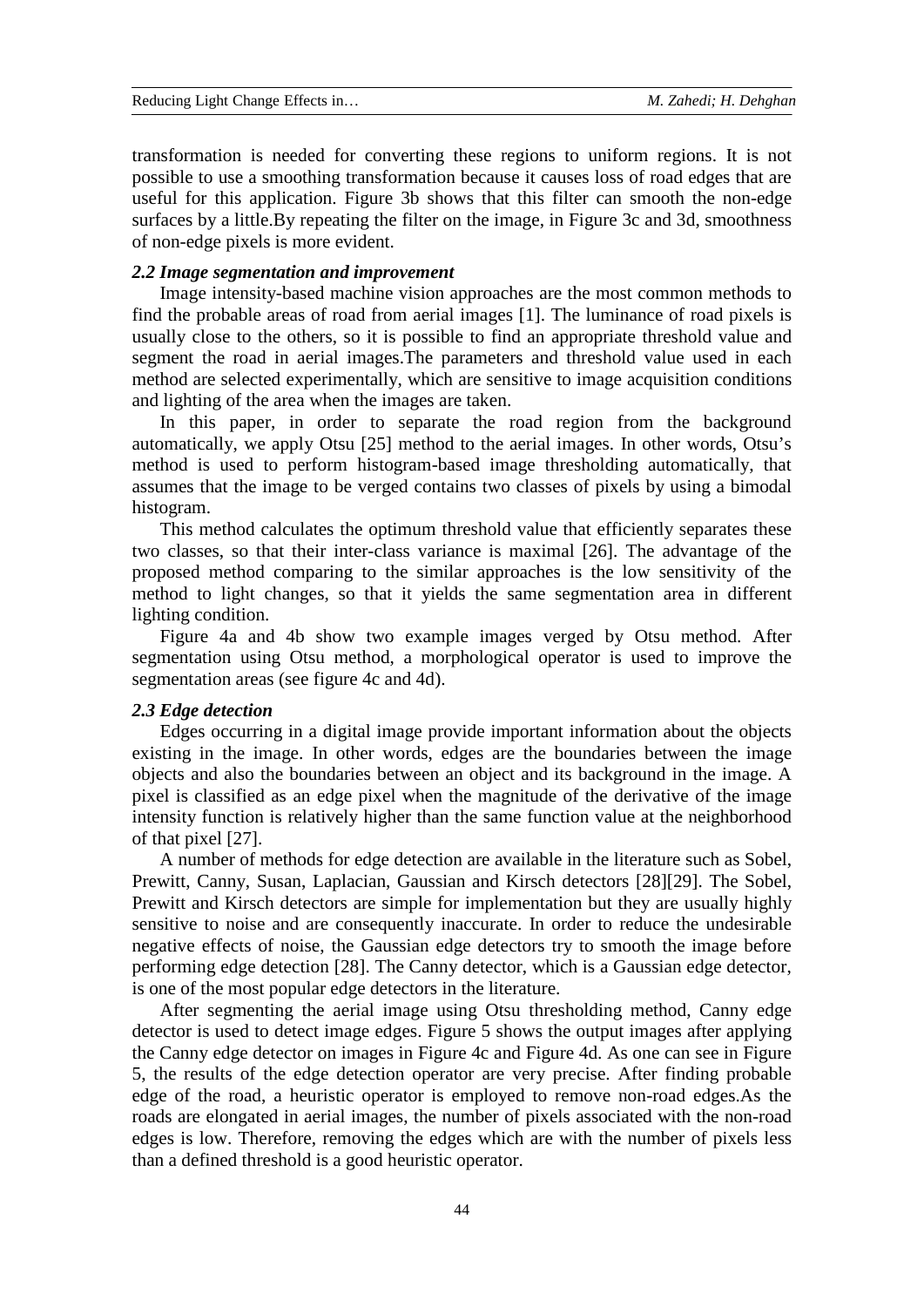Many of the road detection methods, after edge detection step, try to detect lines using Hough transform and consider them as roads. Because the Hough line detection algorithm has high running time, the proposed heuristic algorithm reduces search space and running time. Low runtime of the algorithm makes it suitable for real-time applications.

#### **3. Experiments and results**

The proposed method is applied to experimental images taken from Google Earth software [30] in order to analyze its performance for road detection. The aerial images for the experiments are from different geographical areas, which are taken in different time of day with different sun light conditions. Figure 6 shows the experimental results obtained by applying the proposed method on the selected images.

As one can see in Figure 6, some failures happen where some parts are not detected as the road and some parts of the non-road area are detected as a road. At the stage of improving the image segmentation, a simple morphological method is employed in order to reduce execution time. Although in stage of improving the image segmentation, it is possible to achieve the best results by using the erosion linear element structure with angles from 0 to 180 degrees, it is not used due to time complexity. The use of erosion by linear element is not reasonable in real-time applications because achieving less computing time is more important and economical than more accurate detection rate. Thus, future research can involve the usage of image erosion with linear elements, while reducing the time complexity by modifying and improving the proposed method for aerial urban images.

As it is mentioned earlier, due to the reason that the aerial images are taken in different lighting conditions of different areas, the applications designed to work with such images have to be invariant to lighting changes. The Otsu's method is expected to be able to adapt itself to the light changes by selecting the best threshold value in each aerial image. So, in order to watch how the proposed method act with an aerial image taken in different light conditions, the experiments have been conducted to see the output images after applying the proposed method on the images which are taken from an area in different times of a day. The experiments show that Otsu thresholding method is not sensitive to light changes and in different lighting and weather conditions correctly detects the road area (Figure 7). In Figure 7, three images with different light conditions and the corresponding output results of segmentation by applying the proposed method are shown.

Results of various experiments show that the proposed method compared to the other research reports in road detection like [8][10][20][24] has lower execution time and also is more stable against changes in lighting conditions. The running time of about 68 milliseconds for the images with the size of 800×600 pixels provides the proposed method with being applicable for real-time applications.

## **4. Conclusion**

This paper proposes a new method for automatic suburban road detection in aerial images. Although most of the previous methods for road detection are based on using color and texture of the road, they have a big disadvantage, i.e. the light change effects on recognition rate of the classifier and also the fact that the threshold value for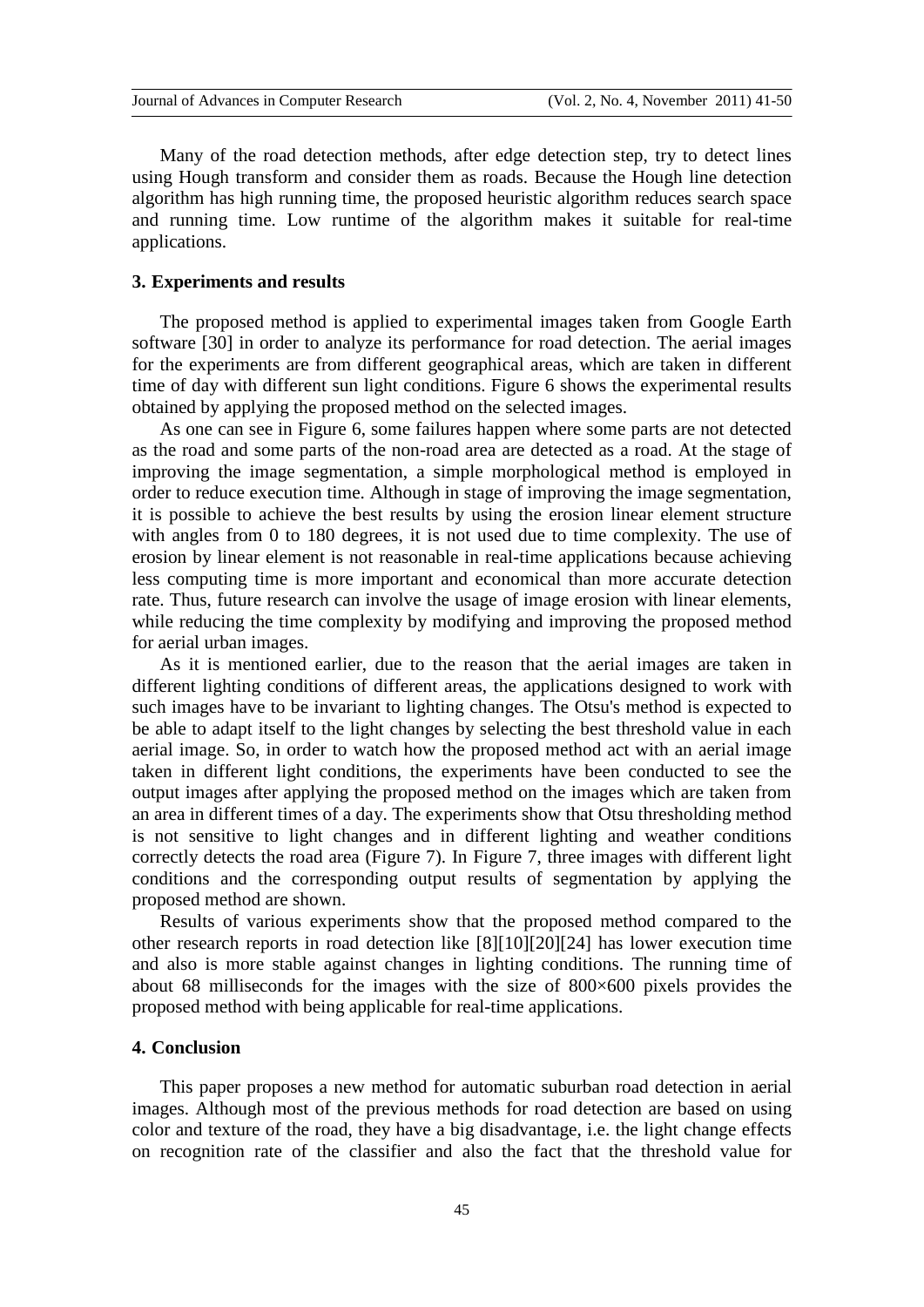segmentation must be set manually. In contrary, this paper tries to segment a road from the background using Otsu Thresholding method, which is invariant to lighting conditions that are strongly dependent on the area of the road and the time of capturing the aerial images. Furthermore, due to the setting of the threshold value automatically, the proposed method can be employed in real-time applications.

#### **5. References**

- [1] N. Xutong, "Semi-automatic framework for highway extraction and vehicle detection based on a geometric deformable model", ISPRS Journal of Photogrammetry & Remote Sensing, vol. 61, 2006, pp. 170-186.
- [2] F. Wang, R. Newkirk, "A knowledge-based system for highway network extraction", Journal of IEEE Transactions on Geoscience and Remote Sensing, vol. 26, pp. 525-531.
- [3] A. Gruen,P. Agouris, H. Li, "Automatic Extraction of Man-Made Objects from Aerial and Space Images", 1995, Brikhauser, Basel.
- [4] P. Agouris, A. Stefanidis, S. Gyftakis, "Differential snakes for change detection in road segments", Journal of Photogrammetric Engineering and Remote Sensing, vol. 67, 2001, pp. 1391-1399.
- [5] A. Gruen, H. Li, "Semi-automatic linear feature extraction by dynamic programming and LSBsnakes", Journal of Photogrammetr. Eng. Remote Sensing, vol. 63, 1997, pp. 985-995.
- [6] P. Agouris, S. Gyftakis, A. Stefanidis, "Using a fuzzy supervisor for object extraction within an integrated geospatial environment", Journal of International Archives of Photogrammetry and Remote Sensing, Stuttgart, Germany, vol. 32, 1998, pp. 191-195.
- [7] J. Amini, C. Lucas, M.R. Saradjian, A. Azizi, S. Sadeghian, "Fuzzy logic system for road identification using IKONOS image", Journal of Photogrammetric Record, vol. 17, 2002 pp. 493-503.
- [8] A. Mohammadzadeh, A. Tavakoli, M.J. Valadan Zoej, "Automatic linear feature extraction of Iranian roads from high resolution multi-spectral satellite imagery", ISPRS Congress, Istanbul, Turkey, 2004.
- [9] R. Fiset, F. Cvayas, "Automatic comparison of topographic map with remotely sensed images in a map updating perspective: the road network case", Journal of Remote Sensing, vol. 18, 1997, pp. 991-1006.
- [10] J. Amini, M.R. Saradjian, "Automatic road-side extraction from large scale imagemaps", International Journal of Applied Earth Observation and Geoinformation, vol. 4, 2002, pp. 95- 107.
- [11] J. Buckner, "Model based road extraction for the registration and interpretation of remote sensing data", Journal of International Archives of Photogrammetry and Remote Sensing, vol. 32, 1998, pp. 85-90.
- [12] L. Bentabet, S. Jodouin, D. Ziou, J. Vaillancourt, "Road vectors update using SAR imagery: a Snake-based method", Journal of IEEE Transaction on Geoscience and Remote Sensing, vol. 41, 2003, pp. 1785-1803.
- [13] A. Katartzis, H. Sahli, V. Pizurica, J. Cornelis, "A model-based approach to the automatic extraction of linear feature from airborne images", Journal of IEEE Transaction on Geoscience and Remote Sensing, vol. 39, 2001, pp. 2073-2079.
- [14] D. Klang, "Automatic detection of changes in road databases using satellite imagery", The International Archives of Photogrammetry and Remote Sensing, vol. 32, 1998, pp. 293-298.
- [15] H. Mayer, C. Steger, "Scale-space events and their link to abstraction for road extraction", ISPRS Journal of Photogrammetry and Remote Sensing vol. 53, 1998, pp. 62-75.
- [16] D. Mckeown, G. Bullwinkle, S. Cochran, W. Harvey, C. McGlone, "Research in image understanding and automated cartography", Technical Report. School of Computer Science Carnegie Mellon University, 1998.
- [17] F. Tupin, B. Houshmand, F. Datcu, "Road detection in dense urban areas using SAR imagery and the usefulness of multiple views", Journal of IEEE Transaction on Geoscience and Remote Sensing, vol. 40, 2002, pp. 2405-2414.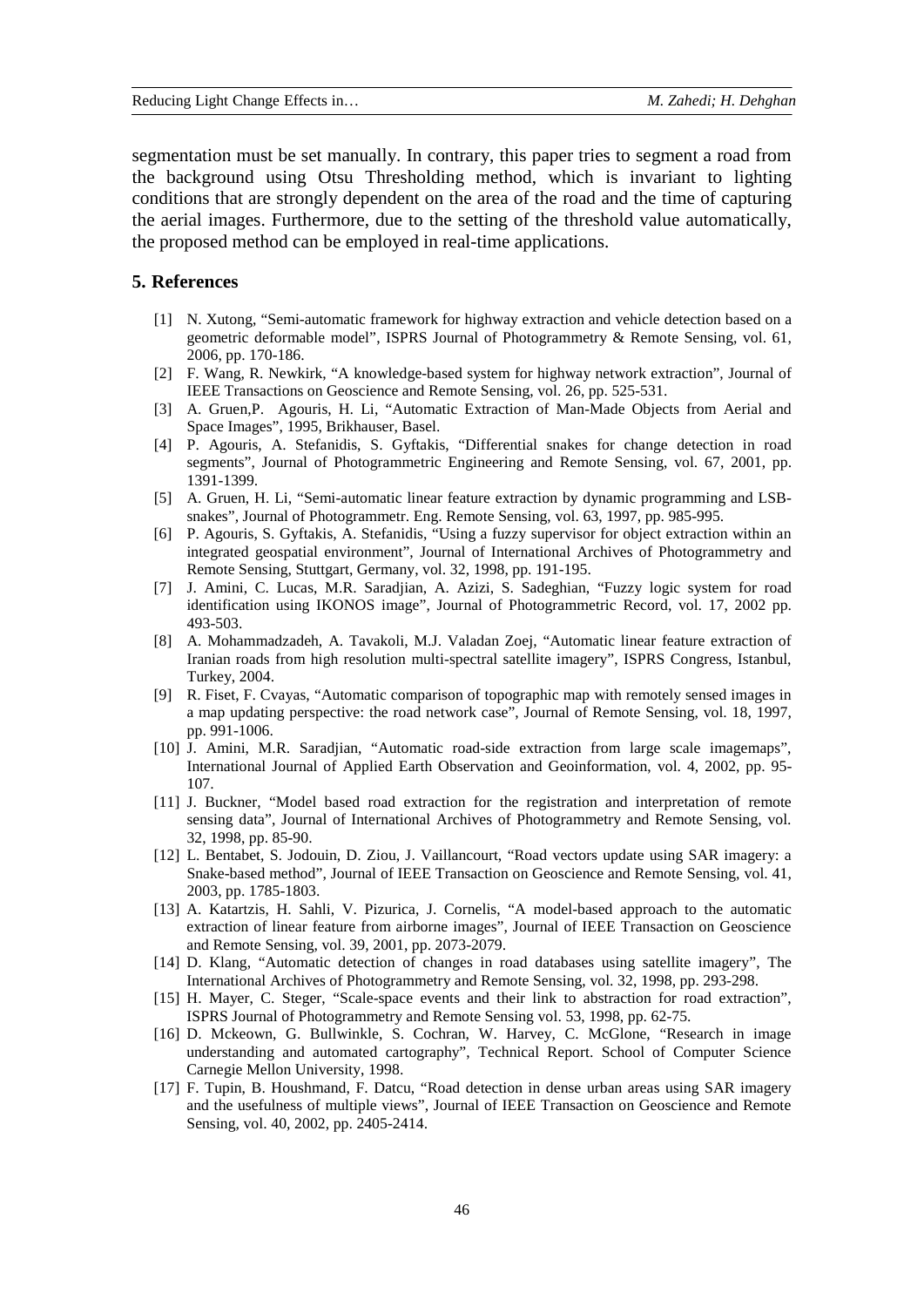- [18] G. Vosselman, J. Knecht, "Road tracing by profile matching and Kalman filtering. Proceedings of the Workshop on Automatic Extraction of Man-Made Objects from Aerial and Space Images", Birkhaeuser, Germany, 1995, pp. 265-274.
- [19] A. Zlotnick, P. Carnine, "Finding road seeds in aerial images", Journal of CVGIP. Image Understanding, vol. 57, 1993, pp. 243-260.
- [20] C. Chieh-Li, T. Chung-Li, "Adaptive fuzzy color segmentation with neural network for road detections", Journal of Engineering Applications of Artical Intelligence, vol. 23, 2010, pp 400-410.
- [21] A. Bosch, X. Munoz, J. Freixenet, "Segmentation and description of natural outdoor scenes", Journal of Image Vision and Computing, vol. 25, 2007, pp. 727-740.
- [22] C. Lin, "Face detection in complicated backgrounds and different illumination conditions by using YCbCr color space and neural network", Journal of Pattern Recognition Letters, vol. 28, 2007, pp. 2190-2200.
- [23] M. Mokhtarzade, "Road detection from high-resolution satellite imagesusing artificial neural networks", International Journal of Applied Earth Observation and Geoinformation, vol. 9, 2007, pp. 32-40.
- [24] M. Foedisch, A. Takeuchi, "Adaptive Real-Time Road Detection Using Neural Networks", 7th International IEEE Conference on Intelligent Transportation Systems, 2004.
- [25] N. Otsu, "A Threshold Selection Method from Gray-Level Histograms", Journal of IEEE Transactions on Systems, Man, andCybernetics, vol. 9, 1979, pp. 62-66.
- [26] D. Huang, C. Wang, "Optimal multi-level thresholding using a two-stage Otsu optimization approach", Journal of Pattern Recognition Letters, vol. 30, 2009, pp. 275-284.
- [27] M. EminYüksel, "Edge detection in noisy images by neuro-fuzzy processing", International Journal of Electronics and Communications, vol. 61, 2007, pp. 82-89.
- [28] R. Albovik, "Handbook of image and video processing", New York Academic Press, 1998.
- [29] S.E. Umbaugh, "Computer vision and image processing", Prentice-Hall International Inc, 1998.
- [30] Google Maps (2010).<http://maps.google.com/>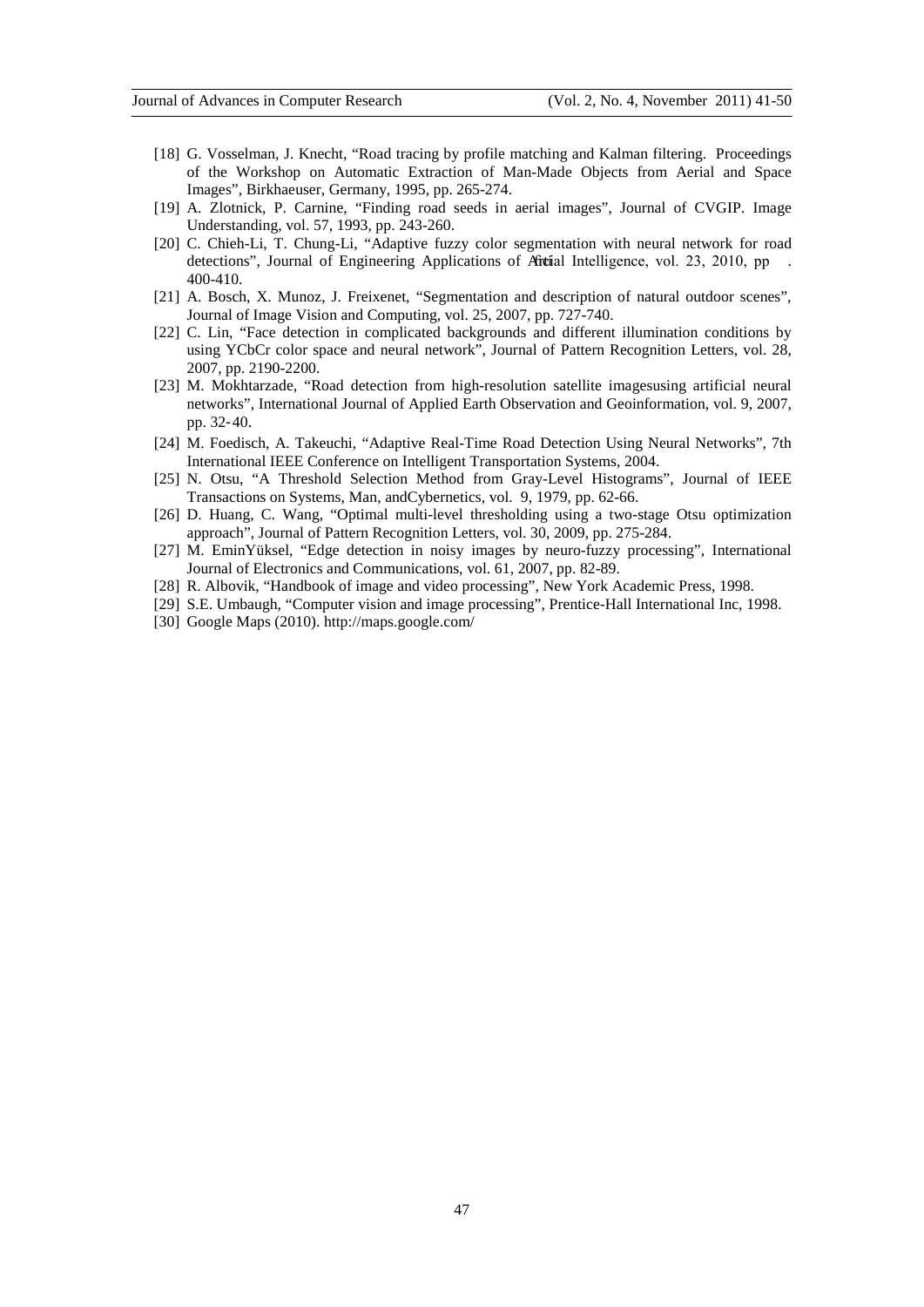

*Figure 1. Color image from Google Earth used in this research.*

|         |     | Λ |
|---------|-----|---|
|         | n,m | ۳ |
| $\circ$ |     | 6 |

*Figure 2. Pixel (n, m) and 3×3 neighborhood.*



*Figure 3. Results obtained from the nonlinear filter applied on the road image. (a) Original image (b) Filtered one time (c) Filtered twice (d) Filtered five times.*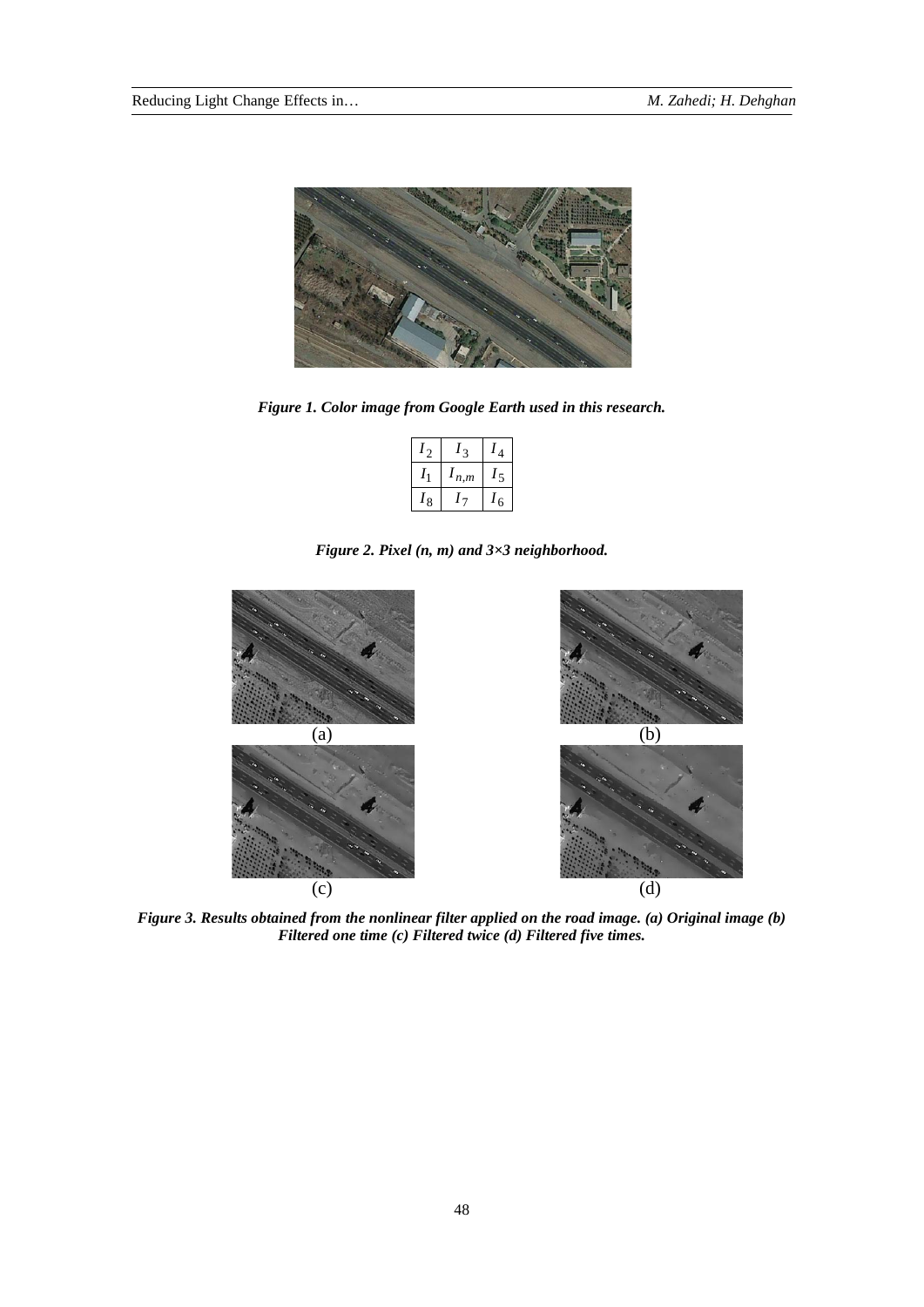

*Figure 4. Binary images verged by Otsu's method and improved it (blank pixels representing the road region pixels), (a) verged intensity image Figure 3b, (b) verged intensity image Figure 3d, (c) improved image Figure 4a, (d) improved image Figure 4b.*



*Figure 5. Results from applying the Canny edge detector. (a) From image Figure 4c (b) from image Figure 4d.*



*Figure 6. Detection results using proposed method.*